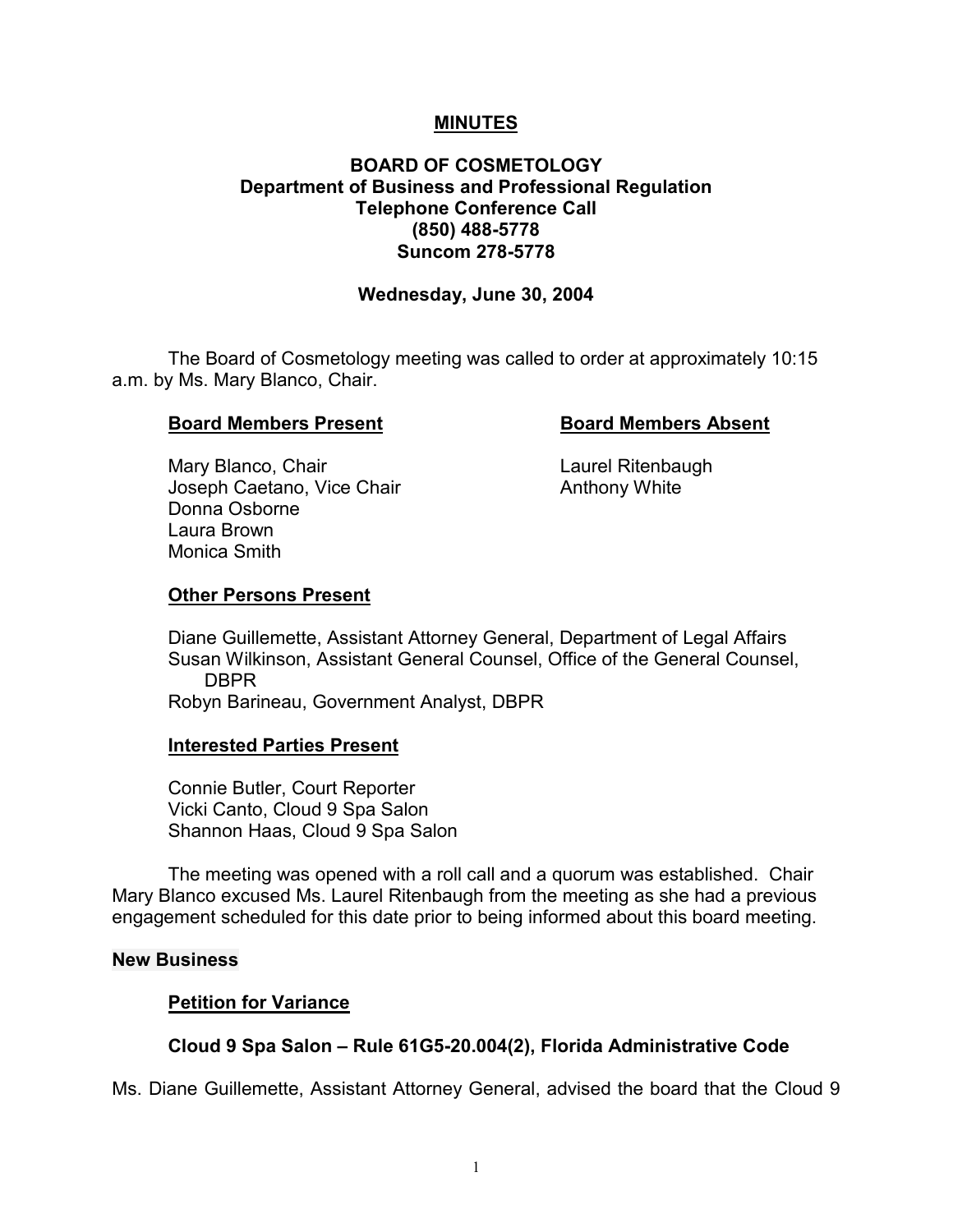Spa Salon requested a variance from Rule 61G5-20.004(2), Florida Administrative Code. Cloud 9 Spa Salon has asked the board to allow them to display all licenses in a conspicuous place in the salon as opposed to the required display of licenses at individual workstations. Vice Chair Joseph Caetano mentioned to the other board members that if the board agreed to waive this rule in this particular instance, the opportunity for other salons to ask for a future waiver of this rule could be burdensome on the board. Chair Blanco informed the board that she is opposed to any variance from this rule and agreed that when operators move from one room within a spa or salon to another room in the spa or salon, they should take their license with them and post it in the new location. Ms. Vicki Canto of Cloud 9 Spa Salon mentioned that it would not be feasible for the individuals working in their spa to move their licenses from work location to work location as they often rotate workstations multiple times in one day and this was the sole reason for them asking for a variance from the license display rule. Ms. Donna Osborne agreed that it would not be difficult for a licensee to move their license from one working location to another working location within a spa or salon. Ms. Canto informed the board that many salons in their area are not in compliance and only post licenses in one central location within their salon and not at an individual workstation. Ms. Osborne stated her belief that a client should know an operator by their license and photograph and Ms. Canto agreed. Vice Chair Caetano asked if moving licenses would hinder their business and Ms. Canto stated that licenses are not currently being displayed at individual workstations. Ms. Julie Malone, Executive Director, informed the board that the license display rule was amended in 2000. Ms. Shannon Haas of Cloud 9 Spa Salon indicated that their licenses have always been displayed in the same location at the front of their spa since 1999. Ms. Haas added that whenever their annual inspections occur, until recently, they were never informed that their licenses were improperly posted. Ms. Guillemette again explained the variance and waiver procedure. Ms. Malone informed the board that the rule was amended in 2000 changing the display of licenses in a conspicuous location within a salon to posting licenses at individual workstations to protect the health, safety and welfare of consumers and to assist in easing the inspection process for inspectors. Mrs. Laura Brown agreed that it would not be a hardship to move a license from one workstation to another workstation. Vice Chair Caetano moved to deny Cloud 9 Spa Salon's Petition for Variance. Ms. Osborne seconded the motion and the motion passed unanimously. Ms. Haas asked how the department intends to enforce this rule for others in violation. Ms. Malone encouraged Ms. Haas to file a complaint if she knows of others violating this rule.

### **Other Business**

Ms. Malone reminded all board members that Financial Disclosure Forms must be filed with the Florida Commission on Ethics by July 1, 2004.

Ms. Malone informed the board that as of March 31, 2004, the negative cash balance in the board's operating account was approximately \$1 million. She also informed the board that approximately \$900,000 was available to transfer from the unlicensed activity account to the operating account to cover the negative cash position.